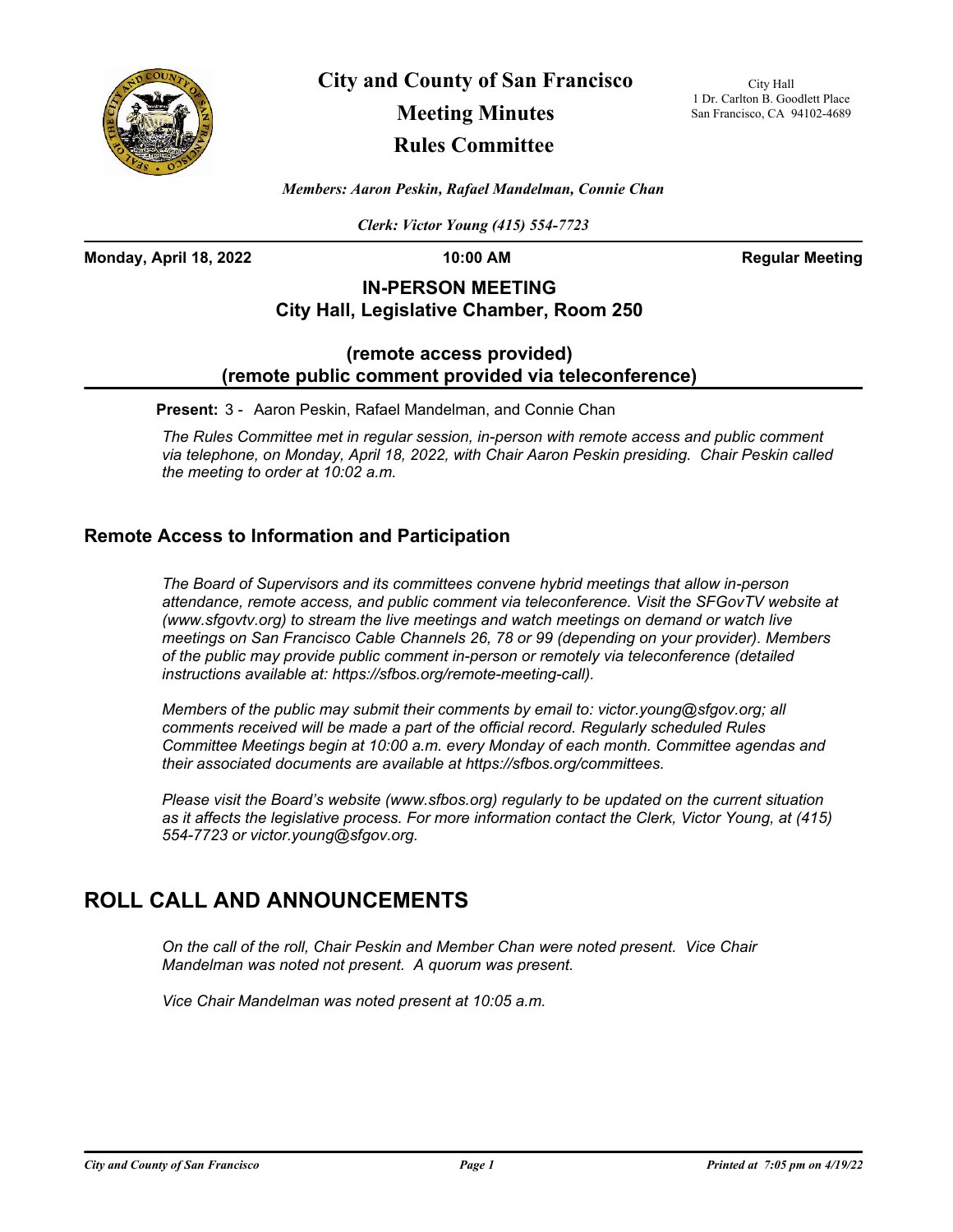## **COMMUNICATIONS**

*Victor Young, Rules Committee Clerk, instructed members of the public, when general public comment is called, to contribute live comments for up to two minutes by dialing the provided telephone number. When connected, they will receive another prompt to dial \* 3 to be added to the queue to speak. Make sure to call from a quiet location, speak clearly and slowly, and turn*  down your television or radio. Written comments may be submitted through email *(victor.young@sfgov.org) or the U.S. Postal Service at City Hall, 1 Dr. Carlton B. Goodlett Place, Room 244, San Francisco, CA 94102.*

## **AGENDA CHANGES**

*There were no agenda changes.*

## **REGULAR AGENDA**

#### **[Appointments, Commission of Animal Control and Welfare - Annemarie Fortier, Irina Ozernoy, and Brian VanHorn] [220405](http://sfgov.legistar.com/gateway.aspx?m=l&id=38597)**

Hearing to consider appointing three members, terms ending April 30, 2024, to the Commission of Animal Control and Welfare. (Rules Committee)

Seat 1, succeeding Annemarie Fortier, term expiring April 30, 2022, must represent the general public and have interest and experience in animal matters, for a two-year term ending April 30, 2024.

Seat 2, succeeding Irina Ozernoy, term expiring April 30, 2022, must represent the general public and have interest and experience in animal matters, for a two-year term ending April 30, 2024.

Seat 7, succeeding Brian VanHorn, term expring April 30, 2022, must be a licensed veterinarian practicing in San Francisco, for a two-year term ending April 30, 2024.

04/13/22; RECEIVED AND ASSIGNED to Rules Committee.

*Heard in Committee. Speakers: Annemarie Fortier; Sheila Ellis; Irina Ozrnoy; Brian VanHorn; spoke on their qualifications and answered questions raised throughout the discussion.*

*Annemarie Fortier, seat 1, recommended. Irina Ozrnoy, seat 2, recommended. Brian VanHorn, seat 7, recommended.*

**PREPARED IN COMMITTEE AS A MOTION**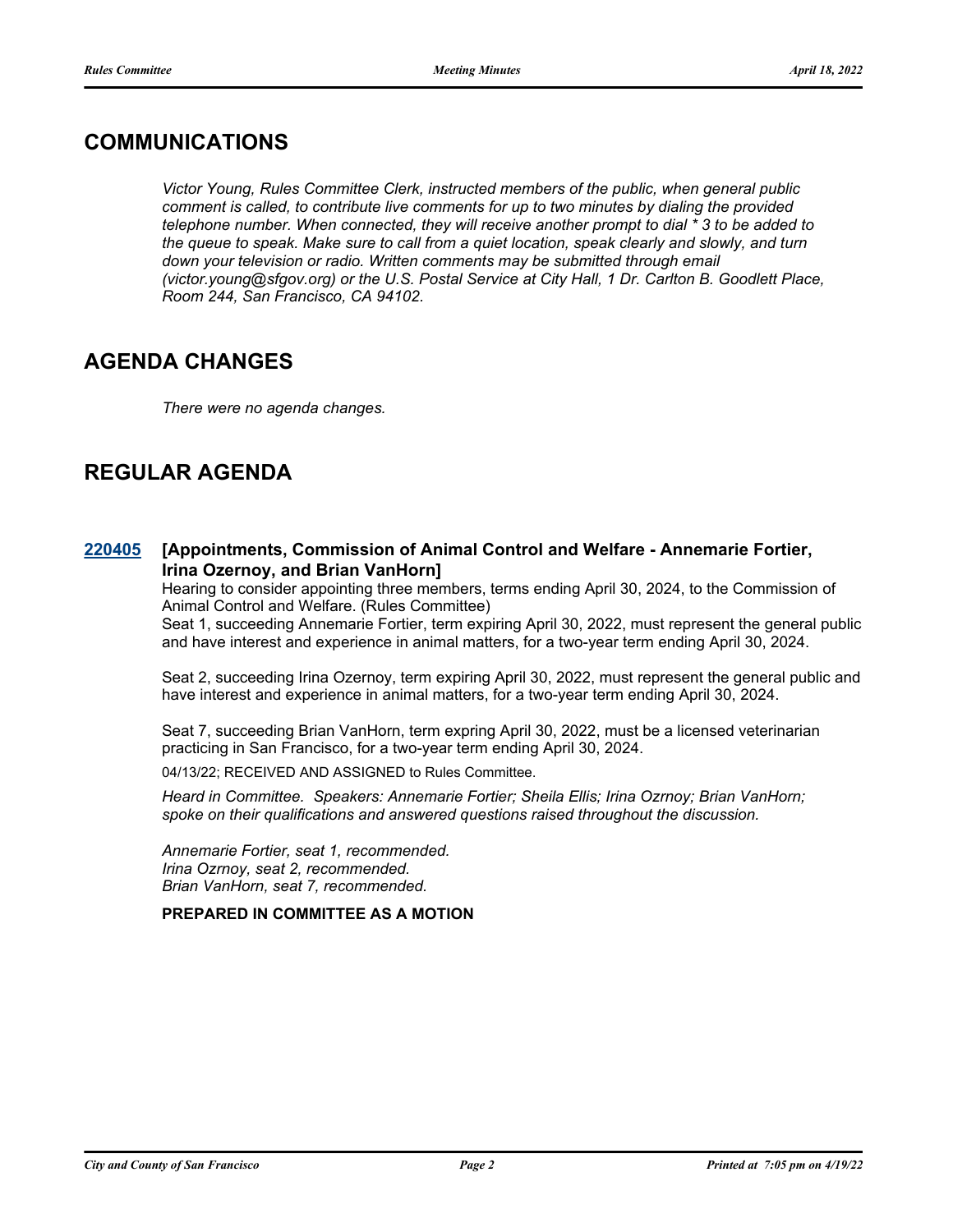Motion appointing Annemarie Fortier, Irina Ozernoy, and Brian VanHorn, terms ending April 30, 2024, to the Commission of Animal Control and Welfare. (Rules Committee)

Annemarie Fortier, seat 1, succeeding themself, term expiring April 30, 2022, must represent the general public and have interest and experience in animal matters, for a two-year term ending April 30, 2024;

Irina Ozernoy, seat 2, succeeding themself, term expiring April 30, 2022, must represent the general public and have interest and experience in animal matters, for a two-year term ending April 30, 2024; Brian VanHorn seat 7, succeeding themself term expiring April 30, 2022, must be a licensed veterinarian practicing in San Francisco, for a two-year term ending April 30, 2024.

### **Chair Peskin moved that this Motion be RECOMMENDED. The motion carried by the following vote:**

Ayes: 3 - Peskin, Mandelman, Chan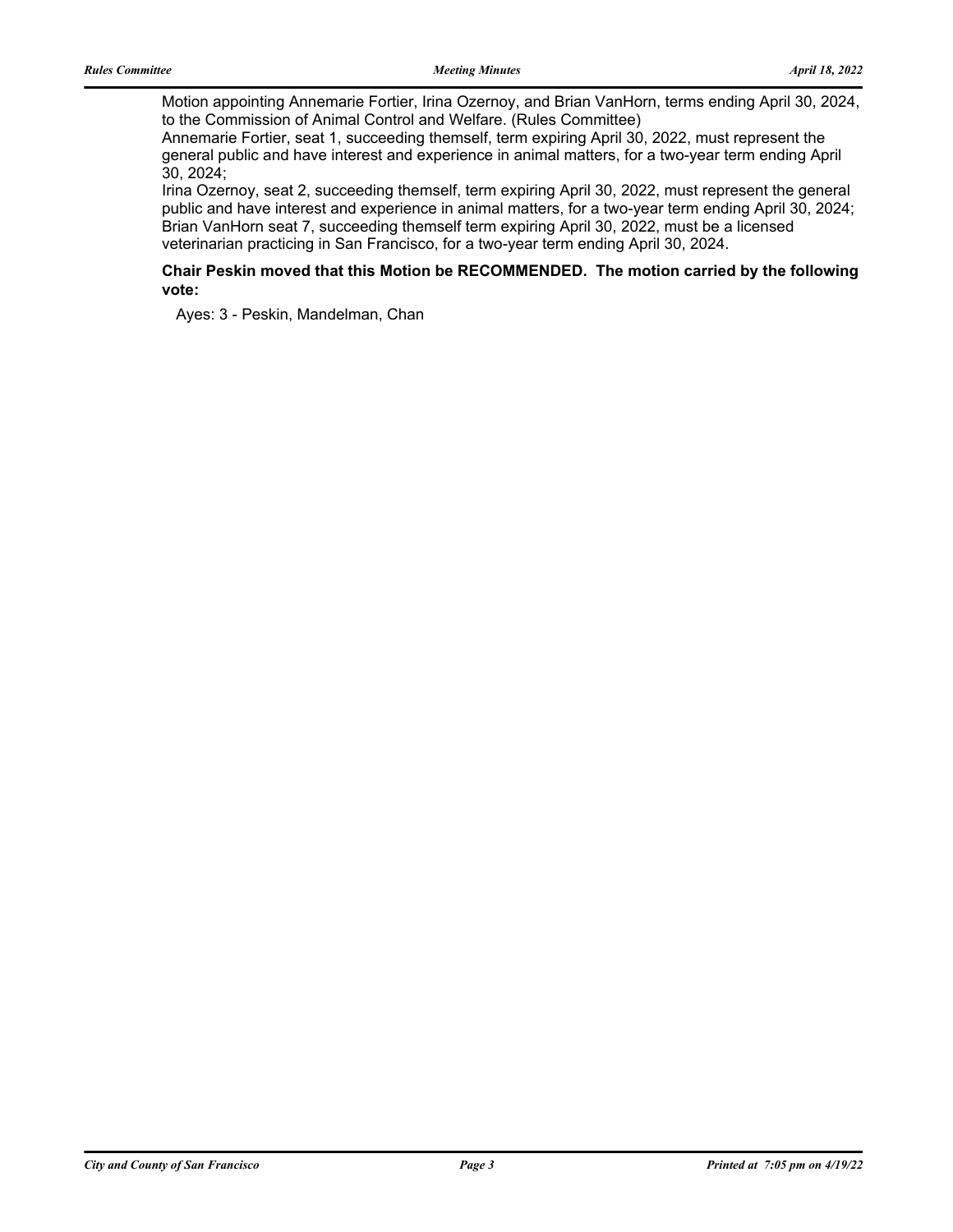#### **[Appointment, Sunshine Ordinance Task Force - Dean Schmidt, Lila LaHood, Laura Stein, Matthew Yankee, Chris Hyland, Laurie Jones Neighbors, and Thuan Thao Hill] [220409](http://sfgov.legistar.com/gateway.aspx?m=l&id=38601)**

Hearing to consider appointing nine members, terms ending April 27, 2024, to the Sunshine Ordinance Task Force. (Rules Committee)

Seat 1, succeeding Dean Schmidt, term expiring April 27, 2022, must be nominated by the local chapter of the Society of Professional Journalists and be an attorney, for a two-year term ending April 27, 2024.

Seat 2, succeding Lila LaHood, term expiring April 27, 2022, must be nominated by the local chapter of the Society of Professional Journalists and be a journalist, for a two-year term ending April 27, 2024.

Vacant Seat 3, succeeding Kevin Fraizier, resigned, must be a member from the press or electronic media, for a two-year term ending April 27, 2024.

Seat 5, succeding Jennifer Wong, term expiring April 27, 2022, must be nominated by the local chapter of the League of Women Voters, for a two-year term ending April 27, 2024.

Seat 6, succeeding Laura Stein, term expiring April 27, 2022, must be a member of the public experienced in consumer advocacy, for a two-year term ending April 27, 2024.

Seat 7, succeeding Matthew Yankee, term expiring April 27, 2022, must be a member of the public experienced in consumer advocacy, for a two-year term ending April 27, 2024.

Seat 8, succeeding Chris Hyland, term expiring April 27, 2022, must have demonstrated interest in, or have experience in, the issues of citizen access and participation in local government, for a two-year term ending April 27, 2024.

Seat 9, succeeding Laurie Jones Neighbors, term expiring April 27, 2022, must have demonstrated interest in, or have experience in, the issues of citizen access and participation in local government, for a two-year term ending April 27, 2024.

Vacant Seat 10, succeeding Kai Forsley, resigned, must have demonstrated interest in, or have experience in, the issues of citizen access and participation in local government, for a two-year term ending April 27, 2024.

04/14/22; RECEIVED AND ASSIGNED to Rules Committee.

*Heard in Committee. Speakers: Dean Schmidt; Lila LaHood; Laura Stein; Matthew Yankee; Chris Hyland; David Pilpel; Thuan Thao Hill; spoke on their qualifications and answered questions raised throughout the discussion. Patrick Monette-Shaw; spoke in support of the appointment of various applicants.*

*Dean Schmidt, seat 1, recommended. Lila LaHood, seat 2, recommended. Laura Stein, seat 6, recommended. Matthew Yankee, seat 7, recommended. Chris Hyland, seat 8, recommended. Laurie Jones Neighbors, seat 9, recommended. Thuan Thao Hill, seat 10, recommended.*

### **PREPARED IN COMMITTEE AS A MOTION**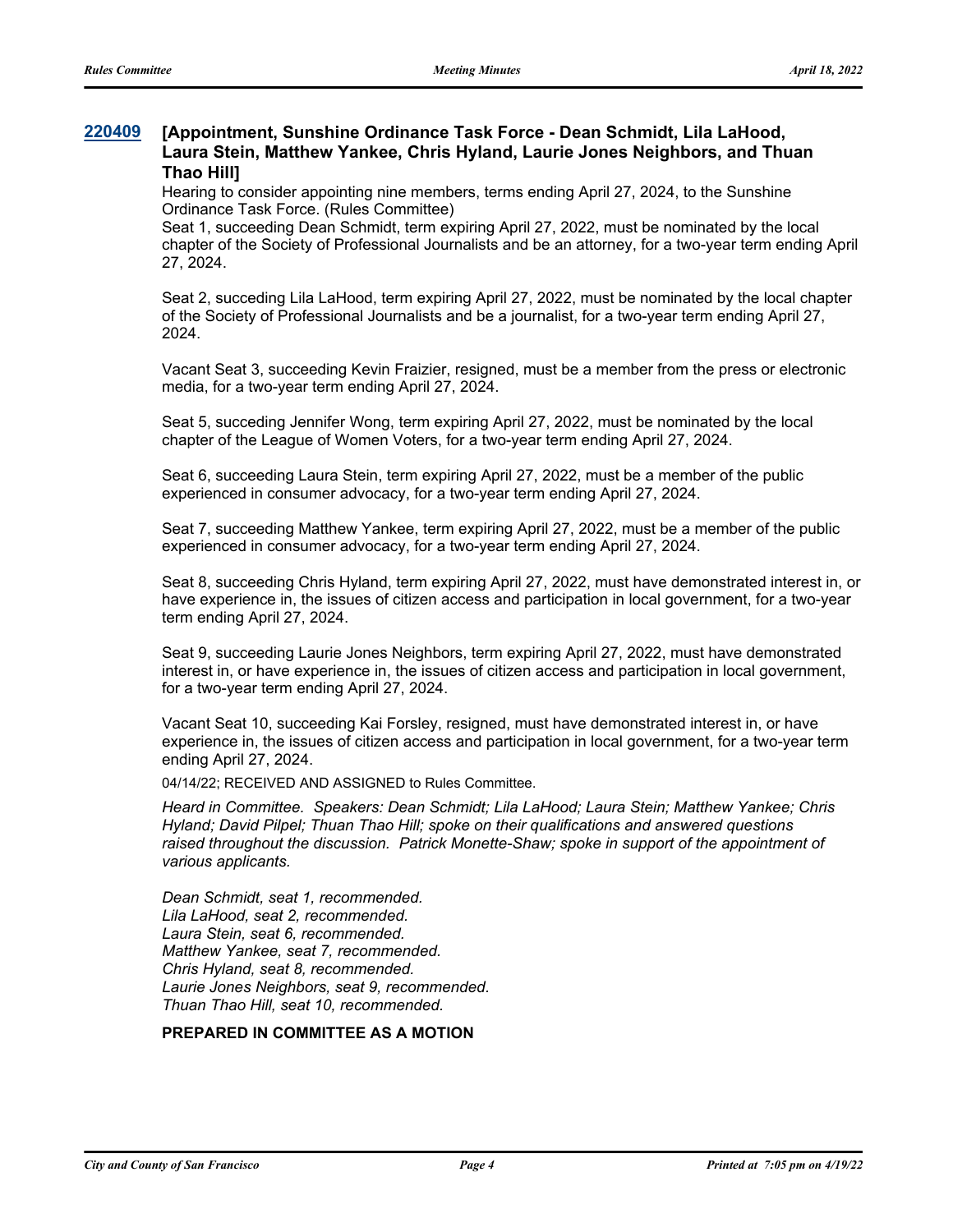Motion appointing Dean Schmidt, Lila LaHood, Laura Stein, Matthew Yankee, Chris Hyland, Laurie Jones Neighbors, and Thuan Thao Hill, terms ending April 27, 2024, to the Sunshine Ordinance Task Force. (Rules Committee)

Dean Schmidt, seat 1, succeeding themself, term expiring April 27, 2022, must be nominated by the local chapter of the Society of Professional Journalists and be an attorney, for a two-year term ending April 27, 2024;

Lila LaHood, seat 2, succeeding themself, term expiring April 27, 2022, must be nominated by the local chapter of the Society of Professional Journalists and be a journalist, for a two-year term ending April 27, 2024;

Laura Stein, seat 6, succeeding themself, term expiring April 27, 2022, must be a member of the public experienced in consumer advocacy, for a two-year term ending April 27, 2024;

Matthew Yankee, seat 7, succeeding themself, term expiring April 27, 2022, must be a member of the public experienced in consumer advocacy, for a two-year term ending April 27, 2024;

Chris Hyland, seat 8, succeeding themself, term expiring April 27, 2022, must have demonstrated interest in, or have experience in, the issues of citizen access and participation in local government, for a two-year term ending April 27, 2024;

Laurie Jones Neighbors, seat 9, succeeding themself, term expiring April 27, 2022, must have demonstrated interest in, or have experience in, the issues of citizen access and participation in local government, for a two-year term ending April 27, 2024;

Thuan Thao Hill, seat 10, succeeding Kai Forsley, resigned, must have demonstrated interest in, or have experience in, the issues of citizen access and participation in local government, for a two-year term ending April 27, 2024.

### **Chair Peskin moved that this Motion be RECOMMENDED. The motion carried by the following vote:**

Ayes: 3 - Peskin, Mandelman, Chan